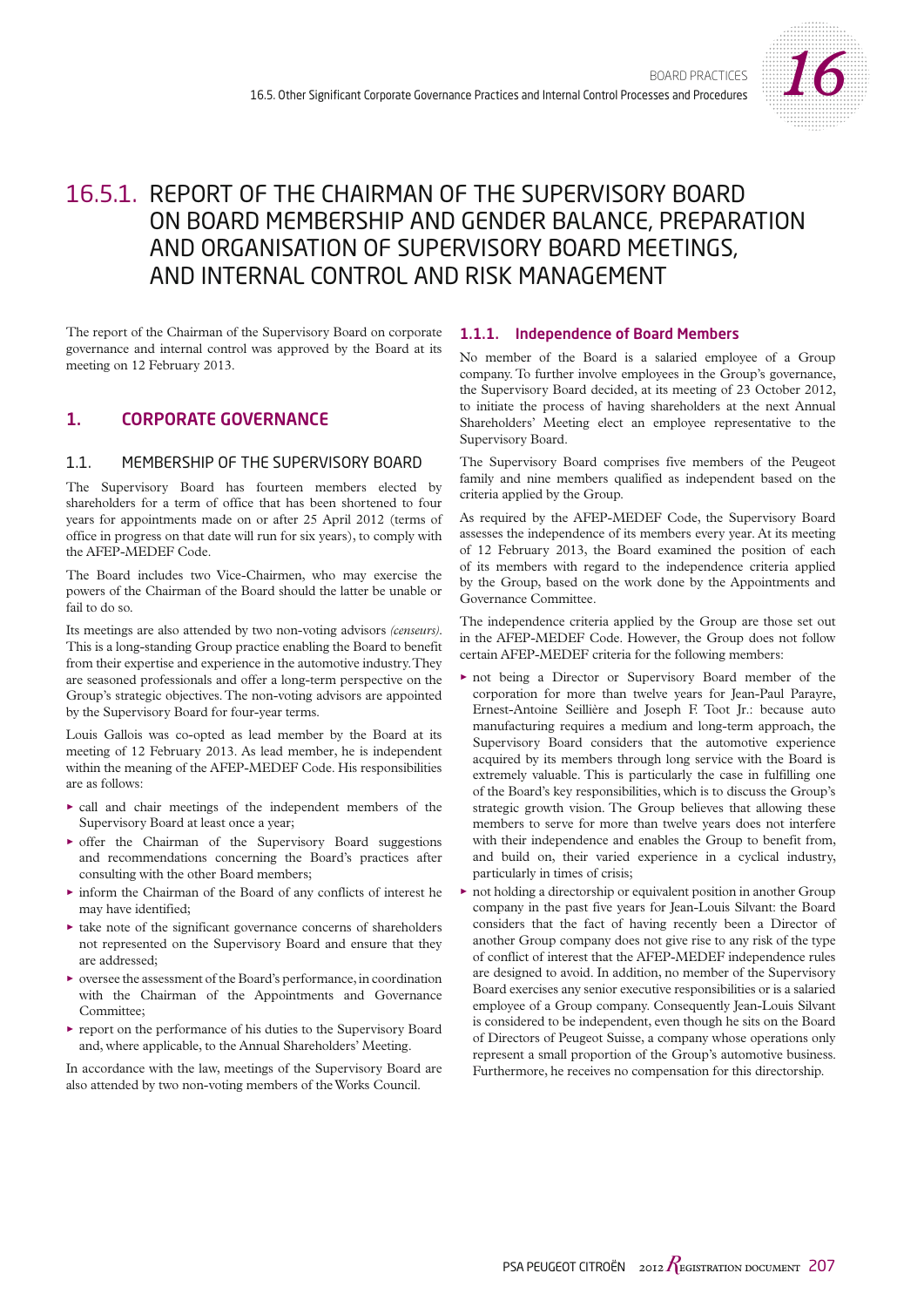

Based on these criteria, the Supervisory Board considers that the following members may be qualified as independent:

- $\blacktriangleright$  Pamela Knapp;
- ▶ Jean-Paul Parayre;
- $\blacktriangleright$  Thierry Pilenko;
- $\blacktriangleright$  Henri Philippe Reichstul;
- $\blacktriangleright$  Dominique Reiniche;
- Geoffroy Roux de Bézieux;
- ► Ernest-Antoine Seillière;
- $\blacktriangleright$  Iean-Louis Silvant;
- $\blacktriangleright$  Joseph F. Toot Jr.

Nine out of the fourteen members of the Supervisory Board, i.e. 64% (compared with 58% in 2011), therefore qualify as independent based on these criteria, which is significantly more than the AFEP-MEDEF recommendation that in controlled companies at least one third of Board members should be independent.

In addition, when nominating Supervisory Board candidates for election or re-election, based on the recommendations of the Appointments and Governance Committee, the Board seeks to refresh its membership and enhance its independence, as well as to ensure a smooth rotation of its members by staggering their terms of office.

Please refer to section 14.2 above for information on conflicts of interest of members of the Supervisory Board.

# 1.1.2. Gender Balance

Three of the 14 members of the Supervisory Board are women and 11 are men.

After appointing Pamela Knapp in 2011, the Annual Shareholders' Meeting of 25 April 2012 appointed Dominique Reiniche as member of the Board, thereby increasing the percentage of women on the Board to 21%. The legal requirements and recommendations of the AFEP-MEDEF Code have thus been applied earlier than required by law.

The Board will continue to appoint women with a target of at least 40% female membership by the end of the Annual Shareholders' Meeting held in 2016, in accordance with the AFEP-MEDEF's recommendations concerning the representation of women on Boards of Directors.

# 1.2. PREPARATION AND ORGANISATION OF SUPERVISORY BOARD MEETINGS

### 1.2.1. The Supervisory Board's Roles, Responsibilities and Operating Procedures

#### Internal Rules

The current version of the Supervisory Board's internal rules, which is dated 13 March 2012, defines the Board's roles and responsibilities as follows:

- $\triangleright$  the Supervisory Board appoints members of the Managing Board and can remove them from office. It determines their compensation packages;
- $\triangleright$  the Supervisory Board sets the amount of compensation for its Chairman and Vice-Chairman or Chairmen and determines the procedures for allocating attendance fees among its members;

 $\blacktriangleright$  in accordance with the law, the Supervisory Board acts as the oversight body of the Company, which is administered and managed by the Managing Board.

As such, it is therefore responsible for:

- overseeing the Managing Board's management of the Company by performing any checks and controls it deems appropriate,
- carrying out periodic controls of the Company's management (i) on a quarterly basis by reviewing business reports presented by the Managing Board and (ii) within three months of each year-end, by examining and issuing its opinion and comments on the annual financial statements of the Company and Group, as presented by the Managing Board, and on the Management Report to the Annual Shareholders' Meeting;
- $\blacktriangleright$  the Supervisory Board ensures that the strategy proposed and applied by the Managing Board fits with the Group's long-term vision as defined by the Supervisory Board.

The Board reviews the strategic plan and the various multi-year business plans, as well as the capital expenditure plan and the budget.

The internal rules stipulate that the Supervisory Board is required to authorise in advance the following actions by the Managing Board as provided for in Article 9 of the Company's bylaws:

- shareholder-approved share issues (whether paid up in cash or by capitalizing retained earnings) and capital reductions;
- $\triangleright$  any and all issues of ordinary or convertible bonds;
- $\triangleright$  the drafting of any merger agreements or agreements for the sale of a business;
- $\blacktriangleright$  the signature or termination of any manufacturing or sales agreements representing a future commitment for Peugeot S.A., with companies whose corporate purpose is similar or related to that of Peugeot S.A., and generally the execution of any major transaction which substantially alters the scope of the business or the balance sheet structure of the Company or the Group.

The Managing Board may carry out the following actions only with the unanimous backing of all of its members or, failing that, with the prior authorisation of the Supervisory Board:

- $\blacktriangleright$  the purchase, sale, exchange or transfer of any and all operating real estate and businesses in transactions representing an amount in excess of the ceiling set by the Supervisory Board (currently  $€50$  million);
- $\blacktriangleright$  the purchase, acquisition or sale of any equity interest in any and all existing or future enterprises directly or indirectly representing an immediate or future investment, expense, debt guarantee or seller's warranty involving an amount in excess of the ceiling set by the Supervisory Board (currently €50 million);
- $\triangleright$  the signature of loan agreements, other than for bond issues, for a period or an amount in excess of the limits set by the Supervisory Board (currently €100 million).

Lastly, guarantees given on behalf of subsidiaries are submitted for Supervisory Board approval when the amount exceeds a certain level. In 2012, such approval was required for individual guarantees exceeding  $E25$  million, or when the cumulative amount of guarantees given during the year exceeded  $€125$  million (excluding customs and tax bonds).

The Supervisory Board's internal rules also set out the following:

O Supervisory Board information procedures, practices and guidelines;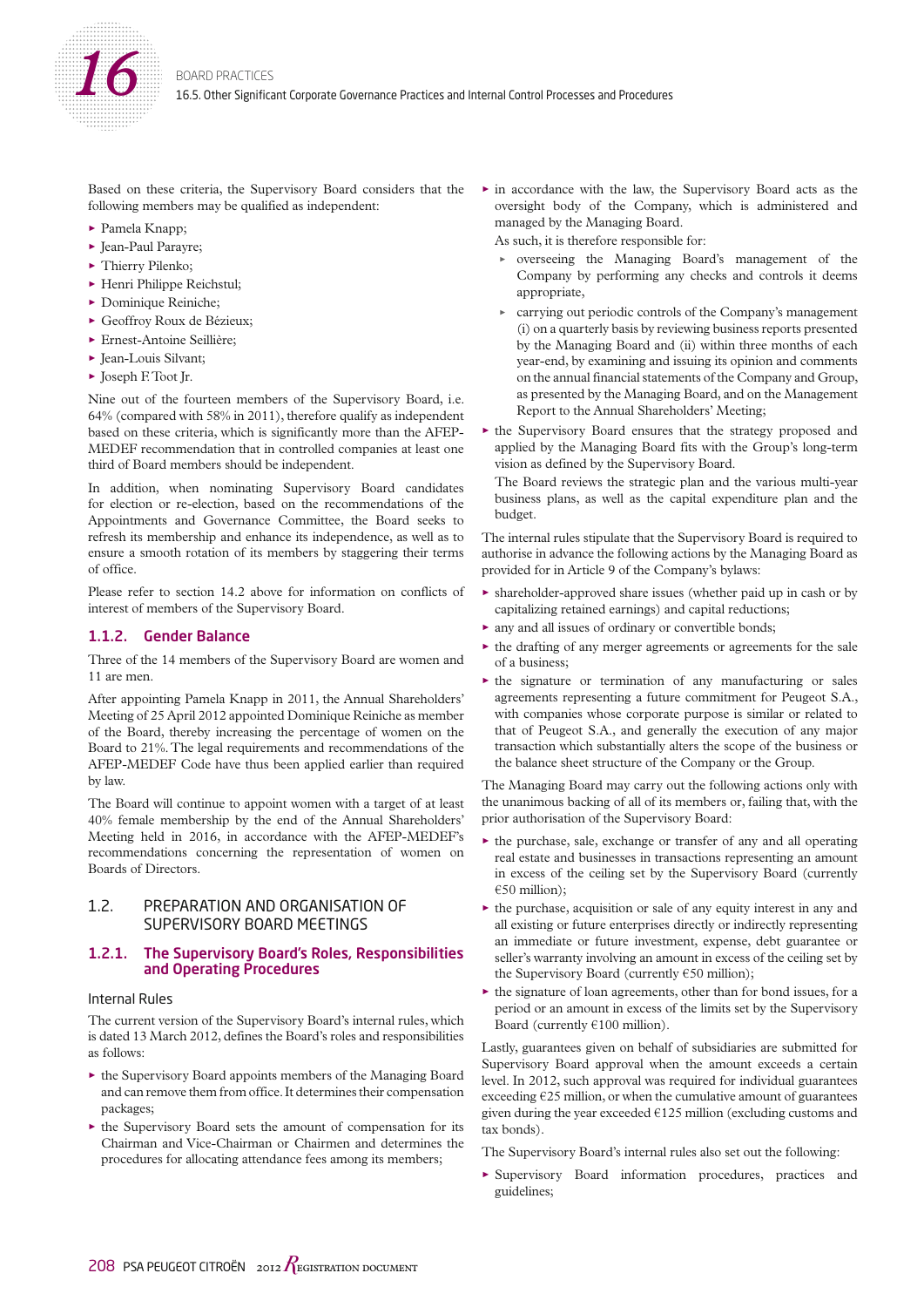

- $\blacktriangleright$  the minimum number of Board meetings that must be held per year (currently five), as well as the procedures to be applied when holding the meetings and preparing the agenda;
- $\blacktriangleright$  the roles and responsibilities of Supervisory Board Committees;
- $\blacktriangleright$  the procedures for assessing the Board's performance;
- $\blacktriangleright$  the obligations of Board members, particularly the requirement to comply with the Stock Market Code of Ethics introduced in 2010, which each Board member has signed.

### Stock Market Code of Ethics

The Stock Market Code of Ethics sets out the rules on dealings by Supervisory Board members, non-voting advisers and Managing Board members in securities issued by Peugeot S.A. and/or FFP, as well as Faurecia. The Code provides for preventive measures under which Board members can trade in these securities while complying with market integrity rules.

It was updated by the Supervisory Board in 2012, mainly to take account of the changes introduced in Act 2010-1249 of 22 October 2010 on banking and financial regulation. It was also extended to cover members of the Executive Committee.

In particular, the people concerned by the Code are now prohibited from carrying out any hedging transactions on the Group's securities, including through the use of options.

#### Operating Procedures

Supervisory Board meetings are prepared as follows. Two weeks before the date of meeting, Board members receive the agenda of the forthcoming meeting and the draft minutes of the previous meeting.

In addition to these minutes, each member's information pack contains the presentations to be given for each agenda item, the minutes of the meetings of the Board Committees and, where the meeting involves examining a quarterly business review, the Report of the Managing Board. The pack also contains the updated agenda for the meetings of the Supervisory Board and the Board Committees, an update of the "blackout periods" during which Board members are prohibited from trading in the Company's securities (as specified in the Stock Market Code of Ethics), press articles that have been published about the Group since the last Board meeting, and any external financial analyses that have been released. The pack is sent to members at the end of the week preceding the planned meeting. A copy of the pack is usually also provided in the meeting itself.

Members of the Managing Board attend Supervisory Board meetings for matters which concern them and the Statutory Auditors attend the meetings where the annual and interim financial statements are examined.

The agenda for each year's meetings is prepared in April of the preceding year. Ordinary Supervisory Board meetings are generally preceded by meetings of the Finance and Audit Committee.

Each Ordinary Supervisory Board meeting lasts at least four hours, but may be longer when required by the agenda. Moreover, the Chairman of the Board may call special meetings where necessary.

### Assessment of the Board's Performance

The Supervisory Board's internal rules require the Board *"to perform a regular self-assessment of its operating and control procedures".*

In February 2012, the work of the Supervisory Board and the work performed by its Committees underwent its annual evaluation, which is based on an individual questionnaire completed by each Board member. The key issues addressed by the questionnaire were: (i) Board membership, (ii) quality of Board meetings, (iii) Board Committees, (iv) understanding of the Group.

The suggestions for improvement made by Board members in 2012 were consolidated into the following indicators for tracking and implementation purposes:

- $\blacktriangleright$  identification of a number of core issues to be addressed on a regular basis (changes in automotive technologies and the competitive landscape, corporate social responsibility, ethics, etc.);
- measures intended to facilitate an understanding of the Group's business performance;
- $\triangleright$  changes in the organisation of the Board meetings;
- $\blacktriangleright$  improvement in document transmission times, and more generally in the quality of the information provided;
- $\triangleright$  discussions on the membership of the Finance and Audit **Committee**

Among the steps taken in 2012 in response to this assessment were (i) the increased frequency of presentations on marketing performance, on the basis of consistent, appropriate comparison criteria, and on vehicle and sub-assembly projects, (ii) a change in the format of Board meetings and (iii) the introduction of an orientation programme for new members.

# 1.2.2. Supervisory Board Meetings in 2012

The Supervisory Board met thirteen times in 2012, compared with six times in 2011. The average attendance rate was 96%.

The meetings considered the following items, among others:

#### 5 February:

- $\blacktriangleright$  movement towards a strategic alliance with another carmaker;
- $\triangleright$  change in the financial rating;
- $\geq$  2012–2015 medium-term plan;

#### 14 February:

- $\triangleright$  consolidated and individual statutory financial statements of Peugeot S.A. for 2011 (attended by the Statutory Auditors);
- $\geq$  2012 action plan (cost-reduction plan and control of capital expenditures in the Automotive Division);
- $\blacktriangleright$  alliance with General Motors (GM);
- $\blacktriangleright$  real estate asset disposal plan;
- $\triangleright$  opening of the capital of GEFCO,
- $\blacktriangleright$  authorisation to issue bonds under the Euro Medium Term Note programme;
- authorisation to give guarantees for loans subscribed by subsidiaries;
- $\blacktriangleright$  independence of the Board members;
- $\blacktriangleright$  assessment of the Board's performance;

#### 27 February:

- $\blacktriangleright$  alliance with GM, authorisation to sign a Master Agreement;
- approval of a capital increase of around  $\epsilon$ 1 billion with preferential subscription rights;
- $\blacktriangleright$  authorisation to sell treasury shares to GM;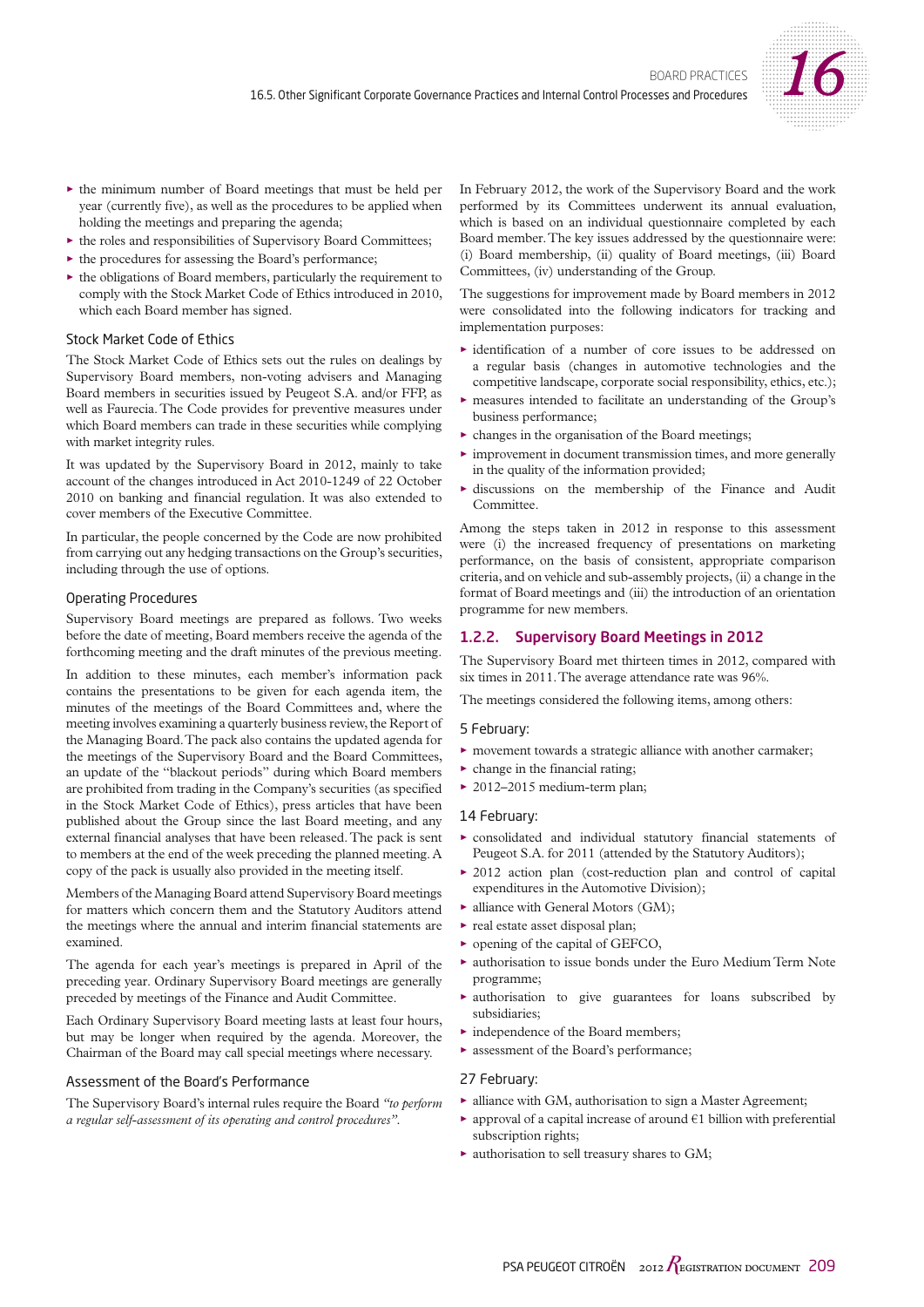

- $\blacktriangleright$  authorisation to countersign subscription commitments;
- O Management Report of the Managing Board, Registration Document;
- O approval of the report of the Chairman of the Supervisory Board;

#### 13 March:

- O preparations of the Annual Shareholders' Meeting of 25 April 2012;
- $\blacktriangleright$  Report of the Managing Board on implementation of the alliance with GM;
- $\triangleright$  appointment of members of the Managing Board: Jean-Baptiste de Chatillon, Chief Financial Officer, and Jean-Christophe Quemard, Executive Vice-President of Programmes;
- $\blacktriangleright$  adoption of a new version of the Board's internal rules;

#### 24 April:

- $\blacktriangleright$  publication of quarterly revenues;
- $\triangleright$  Report of the Managing Board on implementation of the alliance with GM;
- $\blacktriangleright$  authorisation to sell real estate assets;
- $\triangleright$  authorisation to give guarantees for loans subscribed by subsidiaries;
- $\blacktriangleright$  results of the assessment of the Board's performance;
- $\blacktriangleright$  appointment of two independent members to the committees (Thierry Pilenko to the Finance and Audit Committee and Dominique Reiniche to the Strategy Committee);
- $\blacktriangleright$  re-appointment of one of the advisors (François Michelin);

#### 5 June:

 $\blacktriangleright$  presentation of financial guidelines by the Managing Board;

#### 11 lune:

- $\triangleright$  Group position in anticipation of the publication of results for the first half of 2012;
- $\triangleright$  discussions with the Managing Board on the strategic action plain aiming to restore profitability in the Automotive Division;

### 24 July:

- $\blacktriangleright$  results and financial statements for the first half of 2012 (attended by the Statutory Auditors);
- $\triangleright$  authorisation to give guarantees for loans subscribed by subsidiaries;

### 6 September:

- $\blacktriangleright$  update on establishment of implementation agreements for the alliance with GM;
- $\blacktriangleright$  review of bids received for the sale of a majority equity interest in the capital of GEFCO;

### 17 September:

- $\blacktriangleright$  authorisation to enter into exclusive negotiations with JSC Russian Railways (RZD") for the sale of 75% of the capital of GEFCO;
- ► financing of Banque PSA Finance;
- $\blacktriangleright$  update on alliance with GM;

# 23 October:

- $\blacktriangleright$  publication of quarterly revenues;
- $\triangleright$  financing of Banque PSA Finance and State guarantee;
- $\blacktriangleright$  Report of the Managing Board on implementation of the alliance with GM;

### 8 November:

► financing of Banque PSA Finance;

### 18 December:

- $\triangleright$  report of the Managing Board on implementation of the alliance with GM, authorisation to sign Master Agreement implementation contracts;
- ▶ 2013 budget, medium-term plan;
- $\blacktriangleright$  renewal of the annual authorisation to give guarantees  $(1)$ ;
- $\blacktriangleright$  review of the policy on gender equality and equal pay;
- $\triangleright$  authorisation to issue a guarantee in the framework of a trade receivables disposal programme;
- $\triangleright$  co-optation of a new member to the Board.

A long-term strategy meeting was also held on 6 June 2013 and was attended by all members of the Board.

# 1.2.3. Supervisory Board Committees

The Supervisory Board is supported by the preparatory work performed by four specialised committees:

- $\blacktriangleright$  The Finance and Audit Committee;
- The Strategy Committee;
- $\blacktriangleright$  The Appointments and Governance Committee;
- $\blacktriangleright$  The Compensation Committee.

The role of these Committees is to prepare matters to be discussed at Supervisory Board meetings. They issue proposals, recommendations and opinions on the areas falling within their terms of reference and submit them to the Supervisory Board at its meetings.

# 1.2.3.1. The Finance and Audit Committee

#### **Membership**

The Finance and Audit Committee has six members: Jean-Paul Parayre (Chairman), Marc Friedel, Pamela Knapp, Robert Peugeot, Thierry Pilenko and Marie-Hélène Roncoroni.

Members attend meetings in their own name and may not be represented by another party.

Three of its members – Jean-Paul Parayre (Chairman), Pamela Knapp and Thierry Pilenko – are classified as independent in accordance with the criteria applied by the Group.

The Board considers that Pamela Knapp's experience as Chief Financial Officer first of the Siemens AG Group and then of the GfK SE Group have given her specific expertise in financial and accounting matters in accordance with legal requirements.

In addition, the Committee's Chairman, Jean-Paul Parayre, has the accounting and financial expertise required to hold this position, acquired during his service within various French ministers' offices and as a senior executive in major French groups.

Marie-Hélène Roncoroni, who represents the Company's main shareholder, has specific knowledge in financial and accounting matters, and worked for seven years in the Group's Finance Department.

### Roles and Responsibilities

In accordance with Article L. 823-19 of the French Commercial Code and its internal rules, the Finance and Audit Committee oversees the following matters:

 $\blacktriangleright$  preparation of financial information;

*<sup>(1)</sup> In an aggregate amount of €125 million and a maximum amount per guarantee of €25 million (except for tax and customs bonds, for which there is no maximum limit). This authorisation is valid from 1 January 2013 to 31 December 2013.*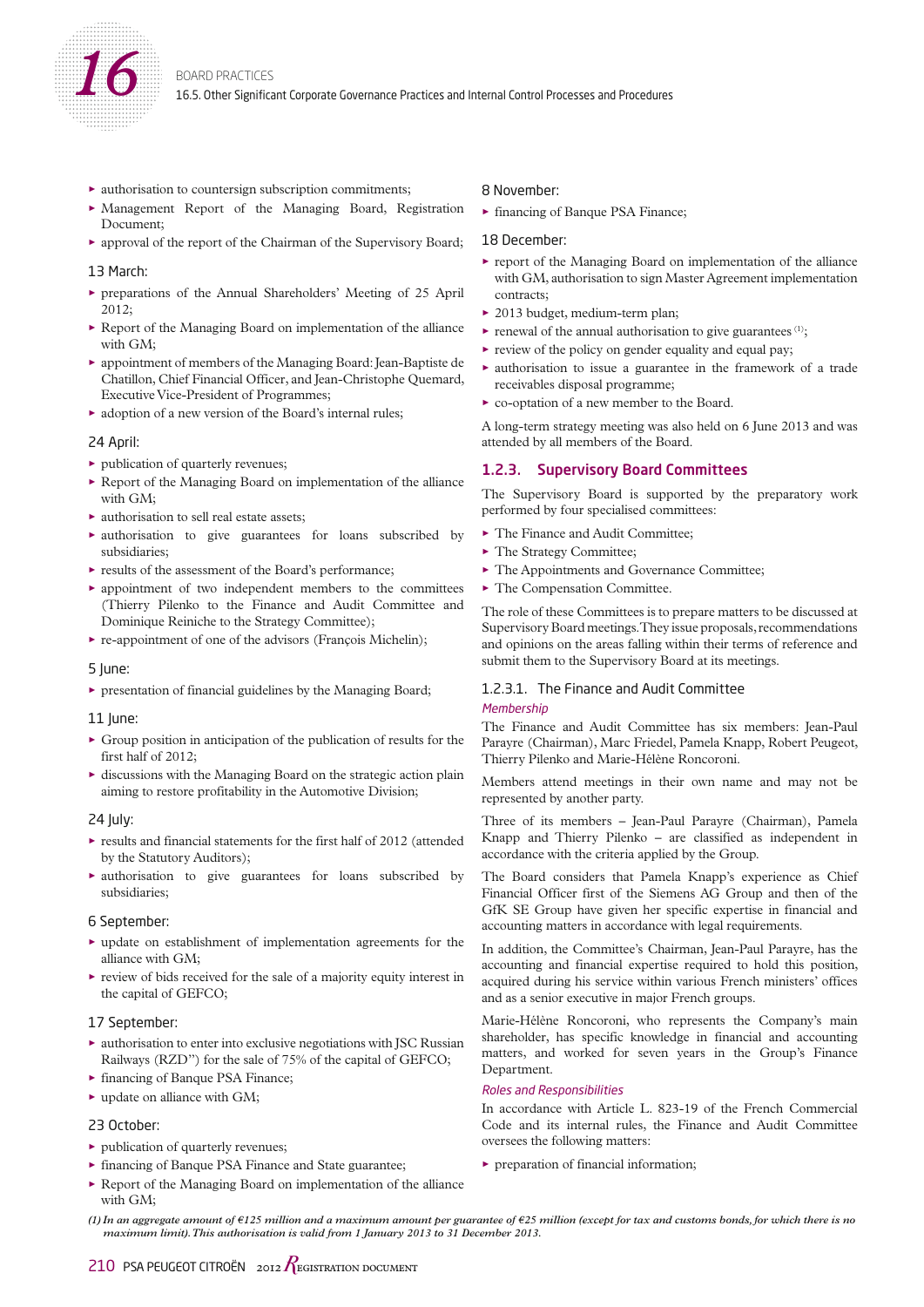

- $\blacktriangleright$  effectiveness of the internal control and risk management systems;
- statutory audit of the Company's annual financial statements and the Group's consolidated financial statements;
- independence of the Statutory Auditors.

The Committee conducts its work on the basis of the Report of the Working Group on Audit Committees published by the AMF on 22 July 2010.

It is, in particular, responsible for overseeing the selection procedure for renewing the Statutory Auditors.

It is also responsible for informing the Board of its opinion on offbalance sheet commitments and any project requiring prior approval by the Board, notably corporate actions.

As part of the formalisation of its opinion on the quality of the internal control systems, the Committee examines the Internal Audit plan for the coming year and is informed of the findings of the audits performed by the Audit and Risk Management Department in implementing the plan.

The Committee, which enjoys free access to all the information it needs, can meet with the Executive Vice-President of Audit and Risk Management and with the Statutory Auditors, with or without the presence of Managing Board members.

#### Finance and Audit Committee Meetings in 2012

The Finance and Audit Committee met 12 times in 2012, with a 97% attendance rate.

At its meeting of 3 February, it considered the Group's 2012 budget, strategic outlook and financing strategy.

At its meeting of 10 February, the Committee reviewed the consolidated and individual statutory financial statements for 2011, which the Committee members had discussed with the Statutory Auditors.

At its meeting of 26 February, the Committee examined in detail all the components of the proposed alliance with GM, the proposed capital increase, the asset disposal plan and the draft Registration Document. In particular, it took note of the Managing Board's recommendation that the Company not distribute a dividend for 2011.

The meeting of 12 March gave the Committee an opportunity to review the summary of the work performed under the 2011 Audit Plan, the map of the "Top Group Risks" (as defined in section 2.4.1. below) and the 2012 Audit Plan. It noted, in particular, that the Group has strengthened its fraud prevention and confidentiality of information system. During the meeting, the Committee asked about the conditions under which the capital increase and proposed bond issue would be carried out.

The Committee met on 2 and 23 April to review, in particular, firstquarter results and the related communications, the impacts of the recommendations of the Strategy Committee, and the conditions for the implementation of the asset disposal plan.

On 16 June and 9 July, the Committee's work focused on the financial position of the Group and of Banque PSA Finance and on the outlook for improving the Group's profitability by 2015.

At its 23 July meeting, also attended by the Statutory Auditors, it reviewed the interim financial statements.

The 15 September meeting was dedicated to examining the procedure for selling a majority equity interest in the capital of GEFCO, and the 22 October meeting to third-quarter results, the corresponding communication and the financing of Banque PSA Finance.

At its 17 December meeting, the Committee reviewed the draft implementation contracts for the Master Agreement with GM, the financing of Banque PSA Finance, cash management in 2012, and the 2013 budget. It also reviewed the summary of the work performed under the 2012 Audit Plan, the map of the "Top Group Risks" (as defined in section 2.4.1. below) and the 2013 Audit Plan.

### 1.2.3.2. The Strategy Committee

### **Membershin**

The Strategy Committee has eight members: Robert Peugeot (Chairman), Jean-Paul Parayre, Jean-Philippe Peugeot, Thierry Peugeot, Henri Philippe Reichstul, Dominique Reiniche, Ernest-Antoine Seillière and Jean-Louis Silvant.

Members attend meetings in their own name and may not be represented by another party.

Five of its members - Jean-Paul Parayre, Henri Philippe Reichstul, Dominique Reiniche, Ernest-Antoine Seillière and Jean-Louis Silvant - are classified as independent in accordance with the criteria applied by the Group.

#### Roles and Responsibilities

The role of the Strategy Committee is to examine the Group's long-term future, reflect on potential avenues of growth and give its opinion on the Group's broad strategic vision.

In this respect, it makes recommendations on the long-term strategic plans and the medium-term plan presented by the Managing Board.

The Strategy Committee examines all major projects from their outset and is kept informed of the projects' terms and conditions (particularly their financial structure), as well as of any changes and developments.

In particular, the Committee meets to discuss any project that falls within the scope of Article 9 of the Company's bylaws, whereby the Supervisory Board must approve in advance "*the signature or termination of any manufacturing or sales agreements representing a future commitment for Peugeot S.A., with companies whose corporate purpose is similar or related to that of Peugeot S.A. and generally the execution of any major transaction which substantially alters the scope of the business or the balance sheet structure of the Company or the Group" .*

### Finance and Audit Committee Meetings in 2012

The Strategy Committee met five times in 2012, with a 97% attendance rate.

During the year, the Committee was primarily focused on preparing and developing the strategic alliance with GM. In addition to the alliance, the Committee's work also concerned the Medium-Term Plan and its budget (meetings of 23 January, 19 April, 25 September and 6 November), assumptions for trends in the automotive market (25 September), and a review of the product plan under the 2013 cash flow plan (14 December).

In June, the long-term strategy meeting focused specifically on brand strategy, improved competitiveness, and a review of the strategy implemented in Asia, Latin America and Russia.

# 1.2.3.3. The Appointments and Governance Committee **Membership**

The Appointments and Governance Committee has six members: Jean-Philippe Peugeot (Chairman), Thierry Peugeot, Robert Peugeot, Geoffroy Roux de Bézieux, Ernest-Antoine Seillière and Jean-Louis Silvant.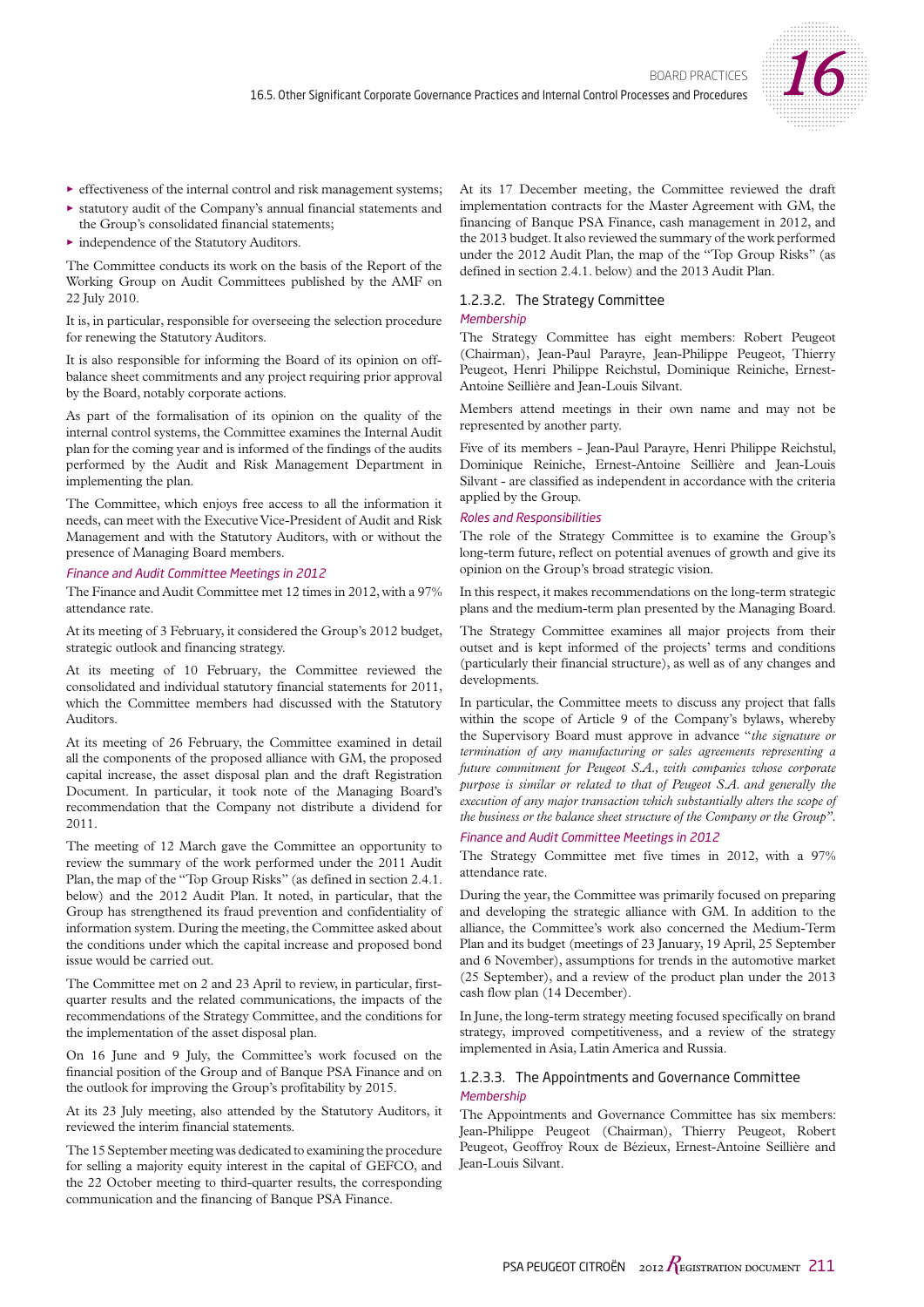

Members attend meetings in their own name and may not be represented by another party.

Three of its members - Geoffroy Roux de Bézieux, Ernest-Antoine Seillière and Jean-Louis Silvant - are classified as independent in accordance with the criteria applied by the Group.

### Roles and Responsibilities

The Appointments and Governance Committee prepares Supervisory Board discussions concerning the appointment of new members of the Supervisory Board and Managing Board, by proposing selection criteria, organising the selection process, recommending candidates for appointment or re-appointment, and monitoring succession plans for members of the Managing Board.

It is kept informed of the succession plans for certain key executives.

It tracks changes in French and European legislation concerning the governance of companies whose shares are traded on a regulated market, as well as all of the recommendations issued by market regulators and representatives of listed companies. It also submits opinions or recommendations to the Supervisory Board concerning governance issues.

The Appointments and Governance Committee is committed to increasing the percentage of women members, in accordance with new legal requirements on gender balance (Act 2011-103 of 27 January 2011) and based on the guidelines set out in the AFEP/ MEDEF Corporate Governance Code. It also applies a selection policy aimed at increasing international representation on and diversifying the capabilities of the entire Board.

#### Finance and Audit Committee Meetings in 2012

The Appointments and Governance Committee met 13 times in 2012, with a 99% attendance rate.

At its 9 February meeting, the Committee made recommendations on the draft resolutions for the Annual Shareholders' Meeting concerning the appointment of two new members and amendments to the Bylaws regarding Board membership and the length of members' terms of office. At this meeting, the Committee also assessed the independence of the Board members according to the criteria applied by the Group. It also began preliminary work in anticipation of the expiration in June 2013 of the terms of the Managing Board members and reviewed the Board assessment process.

On 8 March, after analysing the Group's strategic and operational challenges, the Committee proposed the appointment of Jean-Baptiste de Chatillon and Jean-Christophe Quemard to the Managing Board. It then issued a favourable opinion on the new version of the Board's internal rules.

The meeting of 19 April was devoted to the results of the Board assessment and to the follow-up to be performed. At this meeting, the Committee recommended the appointment of Dominique Reiniche and Thierry Pilenko to the Board Committees, subject to their appointment by the Annual Shareholders' Meeting. It also discussed the organisation of the Managing Board and target management under the alliance with GM.

At the 18 June, 19 July, 17 September and 4 October meetings, the Committee examined the way information flows between the operational teams and the Supervisory Board, the organisation of the Group's management, the executive succession plans and the blueprint for a survey on employee relations within the Company.

At its 18 and 22 October meetings, the Committee considered the governance commitments that could be made to the French government in exchange for its guarantee, and worked on the assessment of the Board's performance.

The Committee also reviewed the impact of the appointment of a lead member to the Board at its meetings of 7, 15 and 26 November.

On 13 December, the Committee reviewed notably the report comparing the general working and training conditions for men and women within the Company, the process for co-opting Louis Gallois to the Board and the procedures for the Annual Shareholders' Meeting to appoint an employee representative to the Board.

#### 1.2.3.4. The Compensation Committee

#### **Membership**

The Compensation Committee has six members: Thierry Peugeot (Chairman), Jean-Philippe Peugeot, Geoffroy Roux de Bézieux, Ernest-Antoine Seillière, Jean-Louis Silvant and Joseph Toot Jr.

Four of its members - Geoffroy Roux de Bézieux, Ernest-Antoine Seillière, Jean-Louis Silvant and Joseph Toot Jr. - are classified as independent in accordance with the criteria applied by the Group.

#### Roles and Responsibilities

This Committee prepares Supervisory Board discussions regarding all aspects of compensation and benefits for the:

- O members of the Supervisory Board (Board and Committees);
- $\blacktriangleright$  Chairman and Vice-Chairmen of the Supervisory Board;
- $\triangleright$  Chairman and other members of the Managing Board.

To fulfil these responsibilities, the Committee stays informed of French and European regulations on executive compensation in listed companies, all market recommendations and practices, levels and forms of compensation of senior executives who are not on the Managing Board, as well as the Managing Board policies for reviewing and updating these compensation packages.

#### Finance and Audit Committee Meetings in 2012

The Compensation Committee met five times in 2012, with a 97% attendance rate.

At its meetings of 31 January and 9 February, the Committee discussed bonuses for the members of the Managing Board for 2011 and the extent to which they met their objectives. It noted that the members of the Managing Board waived all their bonuses for 2011 and that the Chairman of the Board decided to forego the increase in his compensation that had been decided on in February 2011. The Committee also drafted proposals for the Board relating to the 2012 objectives, as well as the level and structure of the variable portion of compensation for the members of the Managing Board.

The meeting of 8 March addressed the possibility of introducing a long-term incentive plan and the amendment of the Board's internal rules. It endorsed the draft resolution for the Annual Shareholders' Meeting concerning performance shares, and rejected the draft resolution concerning stock options.

On 19 April, the Committee discussed all aspects of the compensation of Jean-Baptiste de Chatillon and Jean-Christophe Quemard and their individual objectives.

At its 13 December meeting, it considered the allocation of attendance fees within the Board.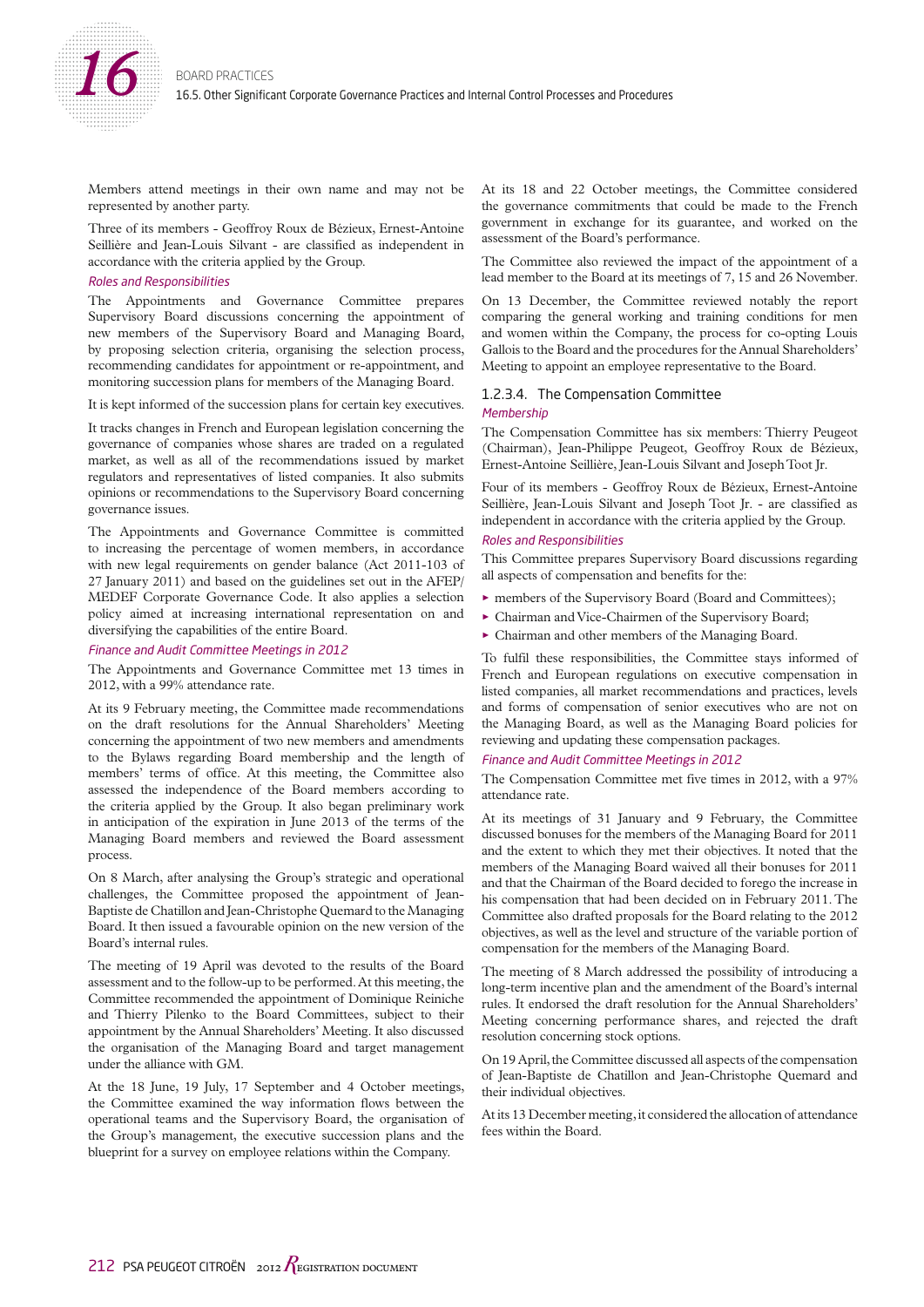

# 1.3. ADOPTION OF THE AFEP-MEDEF CORPORATE GOVERNANCE CODE

As stated in section 16.4 above, the Company has adopted the AFEP-MEDEF Corporate Governance Code, as applicable to French jointstock companies with a Managing Board and Supervisory Board.

The table below summarises the recommendations of the AFEP-MEDEF Code which the Company does not apply due to the specific features of its legal structure and operating methods or those of the automotive industry.

| <b>Relevant recommendation</b>                                                  | Explanation                                                                                                                                                                                                                                                                                                                                                                                                                                                                                                                                                                                                                                                                                                                                         |
|---------------------------------------------------------------------------------|-----------------------------------------------------------------------------------------------------------------------------------------------------------------------------------------------------------------------------------------------------------------------------------------------------------------------------------------------------------------------------------------------------------------------------------------------------------------------------------------------------------------------------------------------------------------------------------------------------------------------------------------------------------------------------------------------------------------------------------------------------|
| Independence of the Supervisory<br><b>Board members</b>                         | The Supervisory Board applies all of the independence criteria recommended in the AFEP/MEDEF Code, with the following two<br>exceptions:<br>Not being a Director or Supervisory Board member of the corporation for more than twelve years: specific features of the<br>automotive industry. Please refer to section 1.1.1 above for more details;<br>Not holding a directorship or equivalent position in another Group company in the past five years: the Board considers that<br>the fact of having recently been a Director of another Group company does not give rise to any risk of the type of conflict of<br>interest that the AFEP-MEDEF independence rules are designed to avoid. Please refer to section 1.1.1 above for more details. |
| Proportion of independent<br>members on the Finance and Audit<br>Committee      | 50% of members are independent compared with the Code's recommendation of at least two thirds.<br>The reason for the shortfall is the presence on the Board of representatives of the Group's reference shareholder, the Peugeot<br>family.                                                                                                                                                                                                                                                                                                                                                                                                                                                                                                         |
| Term of office of Supervisory Board<br>members                                  | Members of the Supervisory Board have been elected for a term of four years since the Annual Shareholders' Meeting of 25 April<br>2012. However, members already serving on the Board on the date of the 2012 Shareholders' Meeting are elected for a term of<br>six years.                                                                                                                                                                                                                                                                                                                                                                                                                                                                         |
| Having a variable component of<br>attendance fees based on actual<br>attendance | Introducing a variable component of attendance fees based on actual attendance does not seem warranted, given that:<br>• the attendance rate at Supervisory Board meetings was 96% in 2012;<br>attendance rates at the various Committee meetings were close to 100% in 2012, as in 2011;<br>the Chairman of the Supervisory Board frequently consults Board members on issues outside of scheduled meetings, and<br>likewise, Board members reqularly take the initiative of informing the Chairman of their opinions and recommendations.                                                                                                                                                                                                         |

# 1.4. SUPERVISORY BOARD AND MANAGING BOARD COMPENSATION POLICIES

This report sets out the principles and rules established by the Supervisory Board to determine the compensation and benefits granted to corporate officers. Please refer to section 15 above for detailed information on compensation and benefits.

# Supervisory Board

Supervisory Board members and advisors are paid annual attendance fees up to an aggregate amount determined in advance by the Annual Shareholders' Meeting. This amount is allocated by the Supervisory Board among its members on an annual basis.

# Managing Board

# Employment contract/corporate office

No member of the Managing Board is a salaried employee of the Group. It should be noted that the employment contracts of Jean-Baptiste de Chatillon and Jean-Christophe Quemard were suspended when they were appointed. This suspension was justified by the considerable seniority they had acquired as employees.

# Managing Board Compensation

All Supervisory Board discussions on compensation are prepared by the Compensation Committee.

- $\blacktriangleright$  In 2012, the Supervisory Board decided that the base salary paid to Managing Board members will be revised mid-term.
- $\triangleright$  At the beginning of the year, the Supervisory Board determines the amount of the incentive bonus based on how well each member met his or her assigned objectives over the year.
- $\blacktriangleright$  For 2012, the incentive bonus payable to the Chairman of the Managing Board may represent up to 150% of his base salary, including 90% based on the achievement of targets set for the Managing Board, 40% for the achievement of personal targets and 20% at the discretion of the Supervisory Board based on his overall performance in managing the Group. The incentive bonus payable to other members of the Managing Board may represent up to 110% of their base salary, including 75% based on targets for the Managing Board as a whole, 25% based on personal targets and 10% at the discretion of the Supervisory Board.
- $\triangleright$  At the same meeting, the Supervisory Board sets objectives for each Managing Board member for the current year. These objectives – quantified and qualified on the basis of pre-defined criteria – comprise targets set for all members of the Managing Board and specific performance-related targets based on each member's individual executive duties.
- The Supervisory Board may also decide to grant stock options or performance shares to Managing Board members further to an authorisation granted by shareholders. The Supervisory Board determines the lock-up rules that will apply to the shares in accordance with the law.

# 1.5. ATTENDANCE AT PEUGEOT S.A. SHAREHOLDERS MEETINGS

Any Peugeot S.A. shareholder may take part in the Company's Shareholders Meetings irrespective of the number of shares held.

Pursuant to Article 11 of the bylaws, fully-paid up shares registered in the name of the same holder for at least four years shall carry double voting rights at Shareholders Meetings. Article 11 of the bylaws specifies that corporate shareholders shall be represented at Shareholders' Meetings by their legal representative or any other designated person. It does not set out any other specific formalities for attendance.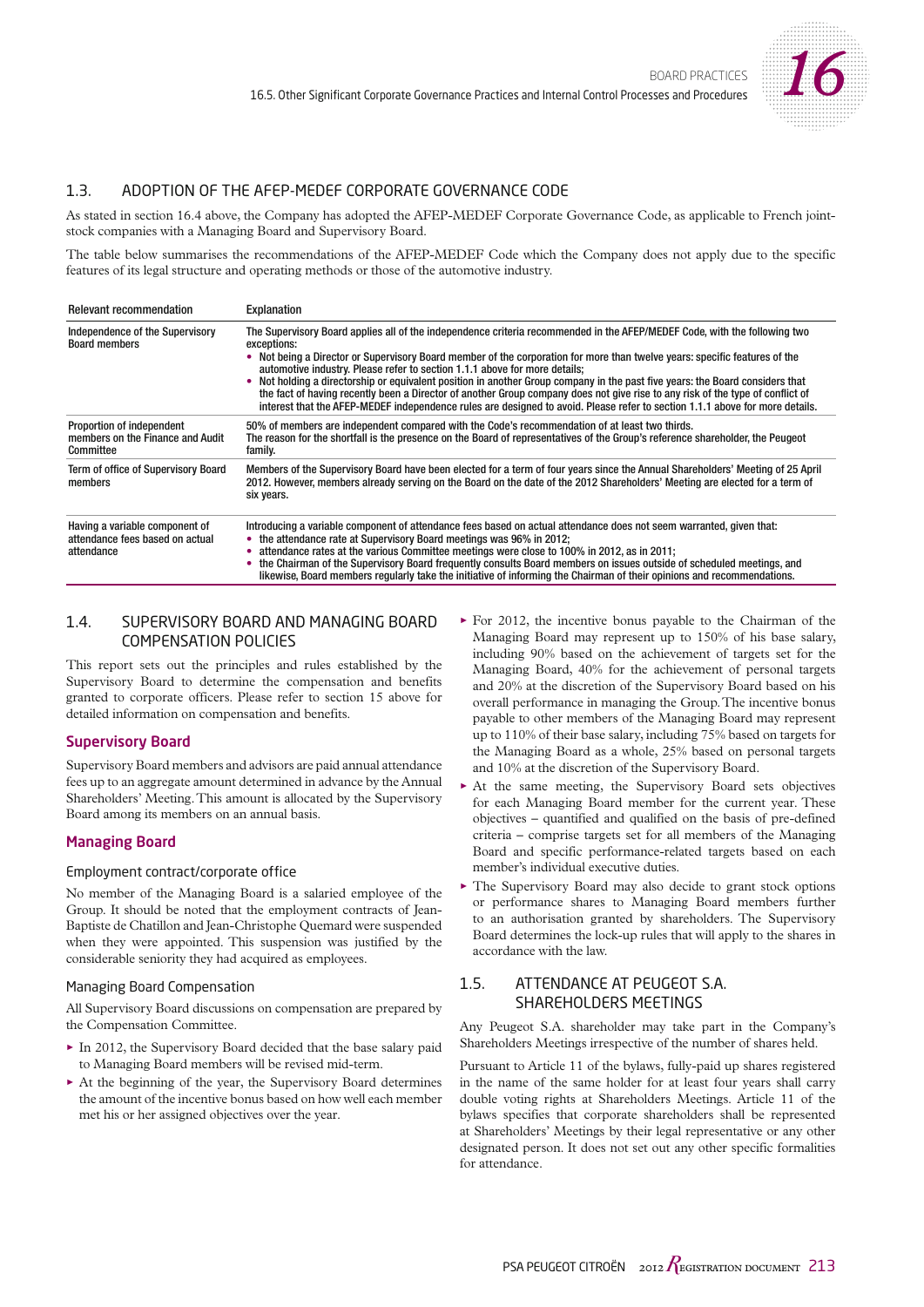

Shareholders are advised to obtain an entrance card before the meeting to facilitate their admission. On the day of the meeting shareholders will be asked to provide evidence that they are shareholders of record during the registration process.

A single mail or proxy voting form will be sent to all holders of registered shares before the meeting. Holders of bearer shares wishing to vote by mail or by proxy may obtain the necessary forms from their bank or broker.

In accordance with Article R. 225-79 of the French Commercial Code, shareholders may appoint or revoke a proxy (name, first name and address) online at psa-ag-mandataire@mpsa.com, no less than three days before the date of the meeting.

The formalities for attending the Shareholders Meeting to be held on 24 April 2013 will be set out in the Notice of meeting published at least thirty-five days before the date of the meeting in the *Bulletin d'Annonces Légales Obligatoires* and on the Group's website.

# 1.6. DISCLOSURE OF INFORMATION THAT MAY HAVE AN IMPACT IN THE EVENT OF A PUBLIC TENDER OFFER FOR THE COMPANY'S SHARES

This information is provided in this Registration Document as part of the disclosures required under Article L. 225-100-3 of the French Commercial Code (see sections 18 and 21.1).

# 2. RISK MANAGEMENT AND INTERNAL CONTROL PROCEDURES

# 2.1. OBJECTIVES OF THE PSA PEUGEOT CITROËN INTERNAL CONTROL SYSTEM

As part of its commitment to preventing and limiting the effect of internal and external risks, risk management and internal control systems are in place to provide reasonable assurance concerning the achievement of the following objectives:

- $\triangleright$  compliance with laws and regulations;
- $\blacktriangleright$  application of the Managing Board's instructions and strategic guidelines;
- $\blacktriangleright$  efficient internal processes, particularly those that help to safeguard the assets of Group companies;
- $\blacktriangleright$  reliable financial reporting.

More generally, these procedures and processes also contribute to the proficient management of the Group's businesses, the effectiveness of its operations and the efficient use of its resources.

# 2.2. RISK MANAGEMENT AND INTERNAL CONTROL FRAMEWORK USED BY PSA PEUGEOT CITROËN

The risk management and internal control system complies with and functions according to the rules of the eighth Directive on Statutory Audits, the AMF's Reference Framework for Risk Management and Internal Control Systems issued in January 2007, and the Report of the Working Group on Audit Committees published by the AMF on 22 July 2010. Banque PSA Finance has a specific system that complies with CRBF regulation 97-02 concerning the internal control systems of credit institutions.

Faurecia, whose shares are traded on a regulated market and that acts under the responsibility of its own Board of Directors, has a separate internal control system which it applies independently.

# 2.3. INTERNAL CONTROL PRINCIPLES

PSA Peugeot Citroën's internal control system was designed with four key goals in mind:

- $\triangleright$  to reflect the Group's strategic objectives, which are to be a global, profitable, independent company that ranks among the world's leading broadline automobile manufacturers:
	- $\triangleright$  the entire process is designed to proactively identify the risks capable of affecting the Group over the medium to long term,
	- $\triangleright$  all of the Group's companies are involved in the process, managing risks and ensuring internal control compliance in all of their operations,
	- the process focuses on action plans and outcomes, with a constant view to supporting operating efficiency,
	- the process is underpinned by compliance with applicable laws and regulations, exemplary behaviour and ethical practices, which the Group believes to be essential to responsible growth;
- $\blacktriangleright$  to have each division manage all the risks inherent in its business through internal control processes geared to its specific challenges;
- $\triangleright$  to identify the specific "Top Risks" to which the Group is exposed, in order to develop appropriate action plans that address these risks and a system for reporting them to the Executive Committee;
- $\blacktriangleright$  to make the system auditable based on quality indicators.

# 2.4. PARTICIPANTS AND PROCESSES

# 2.4.1. At Group Level and in the Automotive Division

There is an overall set of security processes that contribute to the Group's risk management system.

 $\triangleright$  The Group's organisation and operating procedures, as defined by Senior Management, are set out in a number of reference handbooks that form a working framework applicable to everyone.

They include the Organisation Handbook and the Operating Procedures Handbook (hereinafter the "Operating Procedures"), which are expanded and updated regularly. These handbooks describe the procedures to follow, the division of responsibilities and the rules to be applied by all employees, in all of his or her day-to-day business activities.

In addition, each department has its own operating manual describing its operating procedures and processes as well as interfaces with the other departments.

All these general and department-specific guidelines are available on an intranet site dedicated to the Group's Excellence System. Based on lean management principles and a culture of continuous improvement, this system structures the Group's organisation, management and working methods, thereby enabling the development of formal standards.

 $\blacktriangleright$  The risk management system is deployed Group-wide.

Each department oversees the management and control of its own risk in accordance with the corresponding Operating Procedure, by incorporating it into its current operating practices. They each identify and assess their risks, taking existing management processes in account and developing the necessary action plans to address them.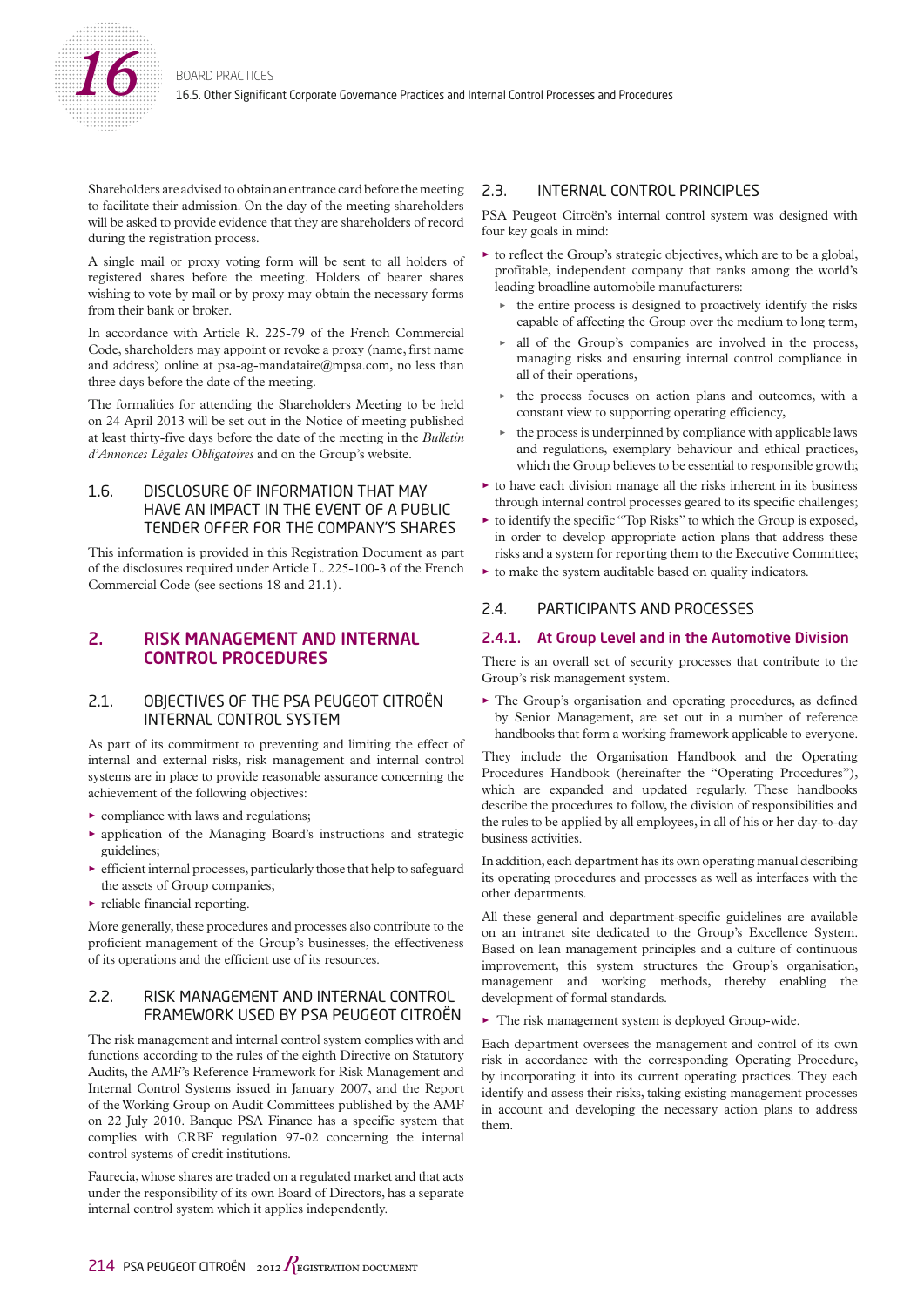

 $\blacktriangleright$  The Audit and Risk Management Department oversees the risk management system and controls the proper application of the risk management procedures.

Each department describes its main risks, i.e. those that have the greatest impact and highest level of importance (impact x probability) and that are deemed to be inadequately managed under existing procedures, in a specific half-yearly "Top Division Risks" report submitted to the Corporate Secretary via its Audit and Risk Management Department.

To supplement this departmental view, the Audit and Risk Management Department identifies the Group's "Top Cross-Functional Risks" once a year, when it meets with a representative sample of the Group's key executives and managers. Appropriate action plans are then approved and implemented to manage these risks.

The Executive Committee reviews the "Top Group Risks" (comprising the "Top Division Risks" and "Top Cross-Functional Risks") twice a year.

 $\triangleright$  Specific risk management and control procedures cover particular risks.

The Group's Code of Ethics was updated and expanded in 2010. It is directly available to all employees through the Intranet portal. All senior executives are required to formally accept the terms of the Code. An Ethics Committee chaired by the Corporate Secretary meets on a quarterly basis. An international network of Chief Ethics Officers deploys the process in every host country and systematically reports to the Ethics Committee any local ethical issues or breaches of compliance.

The Ethics Committee is responsible for overseeing a fraud prevention system and has tasked the Group's Security Department with managing the system, carrying out investigations, monitoring and reporting incidents.

The Security Department, which reports to the Corporate Secretary, is responsible for defining and coordinating on a global basis all actions intended to protect the employees and tangible and intangible assets of the Group (except for Faurecia) against the risks arising from malicious acts of all kinds.

The Legal Affairs Department, which reports to the Corporate Secretary, is responsible for preparing or verifying the Group's contractual commitments and ensuring their legal and regulatory compliance. It is also in charge of organising the Group's defence in the event of disputes with third parties. In this way, it helps to limit and manage the Group's exposure to legal risks as an employer, a designer and distributor of vehicles, a purchaser of components and a provider of services.

The Management Control Department, which reports to the Chief Financial Officer, is responsible for overseeing the Group's business and financial performance and proposes annual and medium-term targets for growth, operating margin and return on capital employed to Senior Management. It oversees the process of preparing the medium-term plan and the budget guidelines. It prepares annual budgets, updated forecasts and monthly estimates in conjunction with the various business divisions in order to measure and track actual performance against targets. It controls the results of the operating departments and the Group's projects, and produces summary reports. In addition, it carries out other financial tasks, particularly for the automotive business, such as product costings, selling price control, project profitability control, financial monitoring of industrial cooperation with other automakers, negotiations for mergers, acquisitions and disposals, and drawing up formal management rules and standards.

O The Audit and Risk Management Department's control over the proper application of these risk management procedures.

The Audit and Risk Management Department, through audit missions, performs audits to ensure that all Operating Procedures are observed and that general and specific risk management procedures are applied throughout all the Group's departments. The annual audit plan, which is defined independently, is based on the "Top Group Risks" and is subsequently submitted to Senior Management for approval and presented to the Finance and Audit Committee. The Audit and Risk Management Department is also responsible for assessing the degree of maturity of the risk management system and making recommendations for improving its effectiveness. A total of 107 audits were carried out in 2012 across the entire Group.

 $\blacktriangleright$  The Supervisory Board's control and oversight role.

The Finance and Audit Committee of the Supervisory Board ensures that the risk management and internal control system operates effectively. The Corporate Secretary reports to the Supervisory Board on the systems in place and their degree of maturity, as well as the risk map, with particular emphasis on risks capable of having an impact on the Company's financial and accounting information.

The Board also reviews the Internal Audit Department's organisational and operating principles, expresses an opinion on the Internal Audit plan and is informed of the findings of (i) the Internal Audits performed as part of the plan and (ii) the follow-up audits to check that departments have implemented the recommendations. As mentioned in section 1.2.3.1 above, a Finance and Audit Committee meeting dedicated exclusively to the effectiveness of the internal control and risk management systems was held in March 2012.

The Finance and Audit Committee may also be asked by the Managing Board, the head of Audit and Risk Management or the Statutory Auditors to review any event exposing the Group to significant risk.

# 2.4.2. Banque PSA Finance

In line with CRBF regulation 97-02, dealing with internal control systems of credit institutions, the bank's internal control system is organised around two lines of responsibility for recurring controls and periodic controls and the first-tier controls performed by the operating units.

The fundamental principles underpinning the organisation and implementation of internal control are set out in a Banque PSA Finance internal control Charter that describes the system's organisation, resources, scope, missions and processes.

### Recurring Controls

First-tier Controls, the Lynchpin of the Internal Control System.

First-tier controls are carried out in the operating units. They are either embedded in procedures and performed by all employees in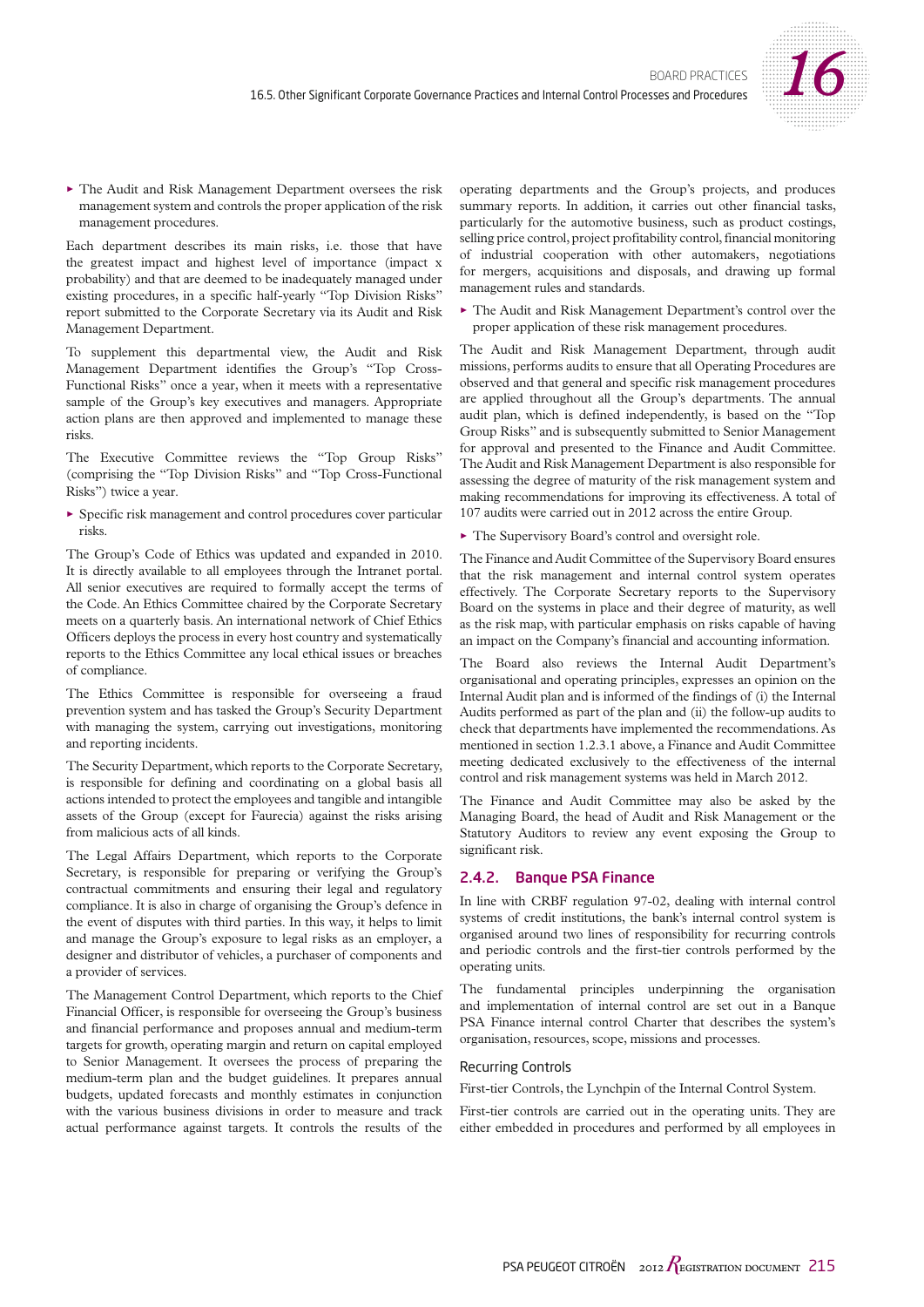

the normal course of their work, or they are performed by dedicated employees within the operating units. They are supervised by the structures responsible for recurring controls.

### Second-tier Controls

Second-tier controls are performed by three departments and include controls concerning (i) compliance, (ii) operational risks of the finance companies, including insurance entities, and headquarters, (iii) accounting processes and procedures and (iv) the finance, treasury and IT services provided by the PSA Peugeot Citroën Group on the Bank's behalf.

The Compliance unit is responsible for preventing, controlling and overseeing compliance risks. In particular, it verifies that the Bank meets its obligations concerning data protection, the prevention of money laundering and compliance of new or substantially modified products. It ensures that the required systems are put in place and organises compliance training. This unit is also responsible for regulatory oversight and ensuring that the Bank effectively incorporates regulatory changes into its business, particularly into its IT systems.

Controls over operational risks for the finance companies and headquarters include (i) recurring assessments of the effectiveness of the operational risk management systems put in place within the Bank, including for outsourced services, and (ii) specific second-tier controls. This unit is responsible for ensuring that operations staff regularly perform key first-tier controls on risks classified as major.

The department in charge of controlling operational risks associated with accounting, IT, refinancing and treasury processes performs recurring controls in all of these areas. In particular, it has developed a control certification system for the accounting department, whereby the finance managers of the Bank's subsidiaries and branches are required to sign a document after each accounts-closing process confirming that key controls over major accounting risks have been performed and providing the results of these controls.

These departments base their work on a risk map that sets out the main risks to which the Bank is exposed. The risk map helps to ensure the underlying strength of Banque PSA Finance's internal control system, by highlighting identified risks, potential losses that may arise from these risks, first-tier controls and the results of these controls, as well as the results of second-tier controls and any residual risk.

#### Risk Management Function

This regulatory unit, which reports to the Corporate Secretary, was set up in 2010 following a new *Autorité de Contrôle Prudentiel*  requirement. It is responsible for measuring and overseeing all the bank's risks other than compliance risks on a consolidated basis and reports to the Banque PSA Finance's Executive Committee and Audit Committee.

The second pillar of Basel II is currently being incorporated into the Bank's risk management system.

### Periodic Controls

Periodic - or third-tier - controls consist of periodically checking transaction compliance, risk levels, compliance with procedures and the effectiveness of recurring controls.

They are performed by the Internal Auditors, based on an Internal Audit plan that provides for all of the Bank's units and processes (including those that are outsourced) to be audited at least once every three years.

#### Oversight by Executive Management and the Board

The internal control system is overseen by executive management and the Board, supported by various committees.

The Board of Directors verifies that the Bank's main risks are properly managed and obtains assurance about the system's reliability, through the Audit Committee. The Audit Committee reviews the lessons to be learned from risk monitoring activities and from recurring and periodic controls. It meets at least four times a year.

Executive management is responsible for defining and implementing the system of internal control. It oversees the system's efficiency and effectiveness, and ensures that adequate resources are assigned to internal control. In carrying out these duties it draws on the minutes of meetings of the Internal Control Committee, which has front-line responsibility for the operational management of the internal control system.

#### Organisation of Internal Control

The internal control system is built around regular first-tier controls, primarily through delegations of authority applicable to all operating units and Corporate Departments. These delegations of authority determine the levels at which decisions must be made in the areas of banking and financial transactions, loan approvals, lending terms, new products and services and expenditure commitments.

At Group level, committees have been set up to determine and implement Bank policies in the areas of internal control and decisionmaking processes during regular meetings. These committees are as follows:

- $\triangleright$  the Credit Risks Committee, which monitors changes in troubled loans and credit losses, analyses the performance of the risk selection systems, and reviews changes in Basel II rules;
- $\blacktriangleright$  the Lending Margins Committee;
- $\blacktriangleright$  the Products and Processes Committee;
- $\triangleright$  the Group Credit Committee, which reviews wholesale and fleet financing applications;
- $\triangleright$  the Refinancing Committee, which reviews the results of the Bank's refinancing and interest rate risk management policies;
- $\blacktriangleright$  the IT Security Committee;
- $\blacktriangleright$  the Compliance Committee.

### 2.4.3. Faurecia

In performing its duties, Faurecia's Board of Directors is supported by an Audit Committee that plays a key role in the internal control process, particularly by reviewing (a) the process used for preparing and controlling financial information, (b) the effectiveness of internal control and risk management systems, and (c) the statutory audit work on the parent company and consolidated financial statements. The Committee also conducts in-depth analyses of material financial transactions and reviews the Group's financial performance indicators.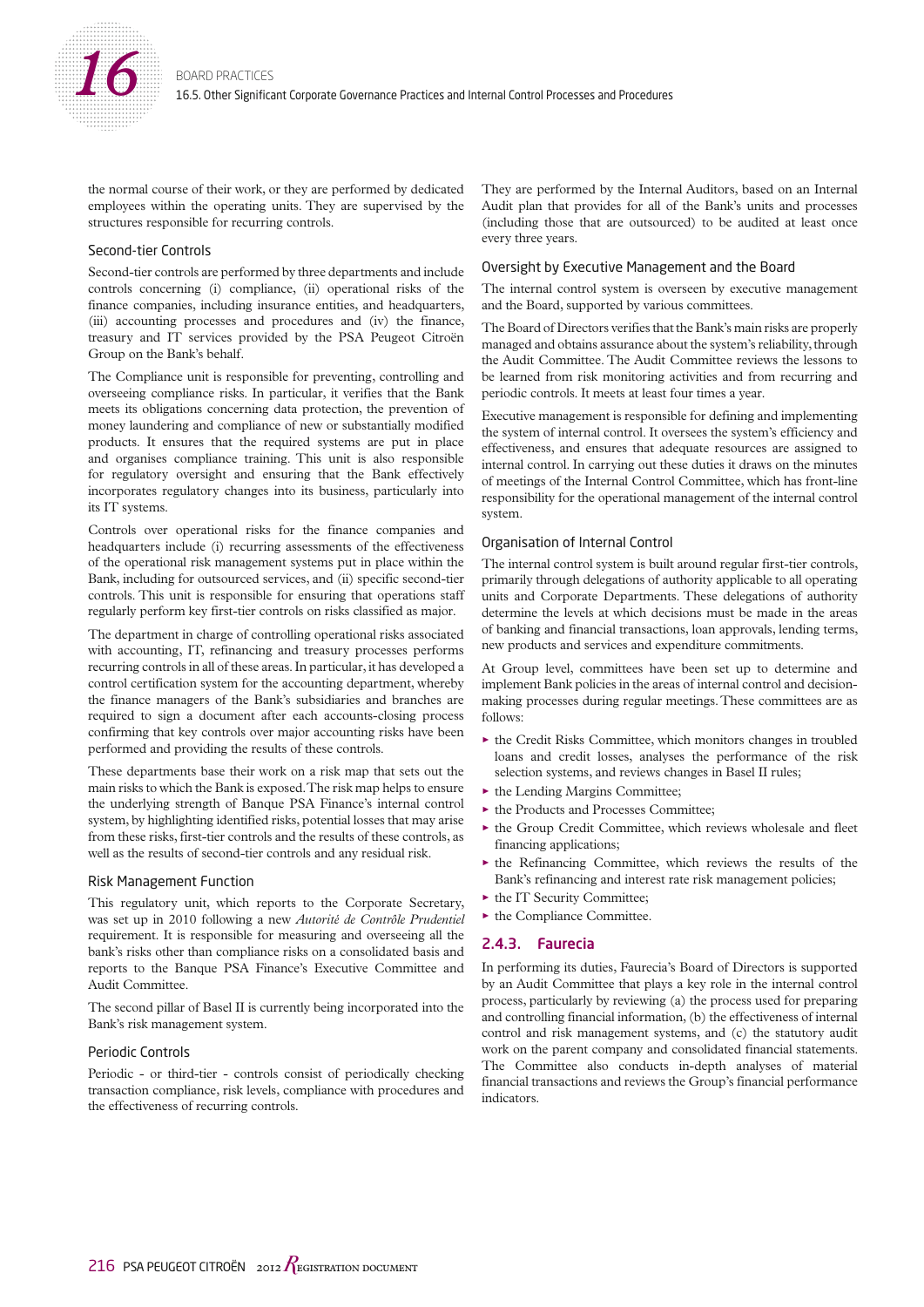

Faurecia's internal control system is based on a set of resources, behaviours, procedures (available for consultation by all employees via the Faurecia Intranet) and actions geared to the specific features of each company and the Group as a whole. It is intended to:

- $\triangleright$  contribute to the proficient management of Faurecia's businesses, the effectiveness of its operations and the efficient use of its resources; and
- enable Faurecia to deal effectively with significant operational, financial or compliance risks.

The internal control system aims to provide reasonable assurance about the achievement of the following objectives:

- $\triangleright$  compliance with laws and regulations;
- $\triangleright$  application of the instructions and strategic guidelines issued by Senior Management and the Board of Directors;
- $\triangleright$  efficient internal processes, particularly those that help to safeguard the Company's assets;
- $\blacktriangleright$  reliable financial reporting.

The procedures also concern programme controls designed to track the performance of contracts to supply complex equipment to automakers – in the acquisition, design and production phases – as well as financial and accounting controls intended to ensure that financial and accounting information is properly processed, thereby ensuring the Group's responsiveness.

The Internal Audit Department is responsible for overseeing the internal accounting and financial control systems and their effectiveness. It makes sure that the overall system is complete, consistent and adequate, and that procedures are followed at all times through its many audit assignments based on random sampling and investigations. In the event of a breach, it ensures that appropriate corrective plans are implemented with follow-ups at three months, six months and 12 months, and reports on the effectiveness of the internal control system. With a view to continuous progress, to spreading identified best practices worldwide and to monitoring the Group in its growth regions, the Internal Audit Department strengthened its own teams in its non-European units in 2012, in China and the United States.

# 2.5. PREPARATION AND PROCESSING OF ACCOUNTING AND FINANCIAL INFORMATION

The Finance Department is responsible for defining and implementing a specific internal control system for accounting and financial matters, in addition to the risk management system described above, which also applies to it in the same way as any other department of the PSA Group.

# 2.5.1. Accounting and Financial Organisation

The Finance Department uses a technical and organisational framework called "Nordic", which covers accounting and consolidation standards, best accounting practices, integrated accounting standards, financial management standards, financing and cash management standards and tax-related standards. The framework is accessible to all Group employees to ensure that standards are applied uniformly. Different managers are responsible for updating specific categories of standards in line with their areas of specialisation.

The Group's accounting standards describe the accounting policies applicable to all subsidiaries, based on International Financial Reporting Standards (IFRSs) as approved by the European Union, and taking into account the accounting options selected by the Group and any standards that have been early adopted. They set out the accounting treatment and accounting entry structures for complex and/or new transactions. Specific standards are applied for Banque PSA Finance and Faurecia to reflect the specific nature of their businesses.

The guidelines on best accounting practices prepared by the Automotive Division Accounting Department are accessible by all Automotive Division employees. They help to ensure consistent application across the Group of best practices identified in terms of accounting quality and internal control.

All the Group's accounting, finance and management control units receive an annual Group reporting timetable drawn up by the Corporate Management Control Department, setting out for each monthly period the various accounting close and reporting dates, as well as the dates of performance review meetings. The Consolidation Department also prepares and sends out a standard setting out the timetable for the submission and processing of subsidiaries' consolidation packages.

The accounting and financial information systems developed and/or implemented in the Group by the Information Systems Department meet the needs expressed by users (accounting, consolidation, management control, finance, treasury). Each application is classified in terms of availability, integrity, confidentiality and traceability of information sent or produced. The classification determines the requirements in terms of access clearance (confidentiality and traceability) and business continuity and recovery plans (availability and integrity). Data archiving and backup procedures have been implemented to comply with legal requirements for keeping data and to create audit trails guaranteeing data traceability.

To uphold and improve the quality of accounting and internal control within the Group's Automotive Division, an Accounting Quality Plan has been implemented at the level of each accounting team in the relevant Departments, under the responsibility of the Chief Financial Officer. This plan comprises all internal actions taken to implement the recommendations of the internal and external auditors, as well as those of the teams themselves. A meeting is held every six months under the Chairmanship of the Group's Chief Financial Officer to monitor the Accounting Quality Plan.

### 2.5.2. Procedures Relating to the Preparation and Processing of Accounting and Financial Information

Published financial information comprises the consolidated financial statements of the PSA Group and the statutory financial statements of Peugeot SA, approved by the Managing Board and presented to the Supervisory Board, as well as analyses of the data included in these financial statements and press releases issued by the Group.

Monthly, half-yearly and annual results are validated jointly by the Accounting units, the Consolidation Department, the Corporate Management Control Department and the Management Control units of each division. Senior Management reviews the full set of consolidated financial statements on a monthly basis.

The consolidated financial statements are prepared by the Consolidation Department, which is also responsible for Group accounting policies. The statements are prepared in accordance with IFRSs as adopted by the European Union, and the individual statutory accounts of the Group's subsidiaries are restated to align them with IFRS, apart from Faurecia and the companies that Faurecia consolidates. The subsidiaries' accounts are prepared under